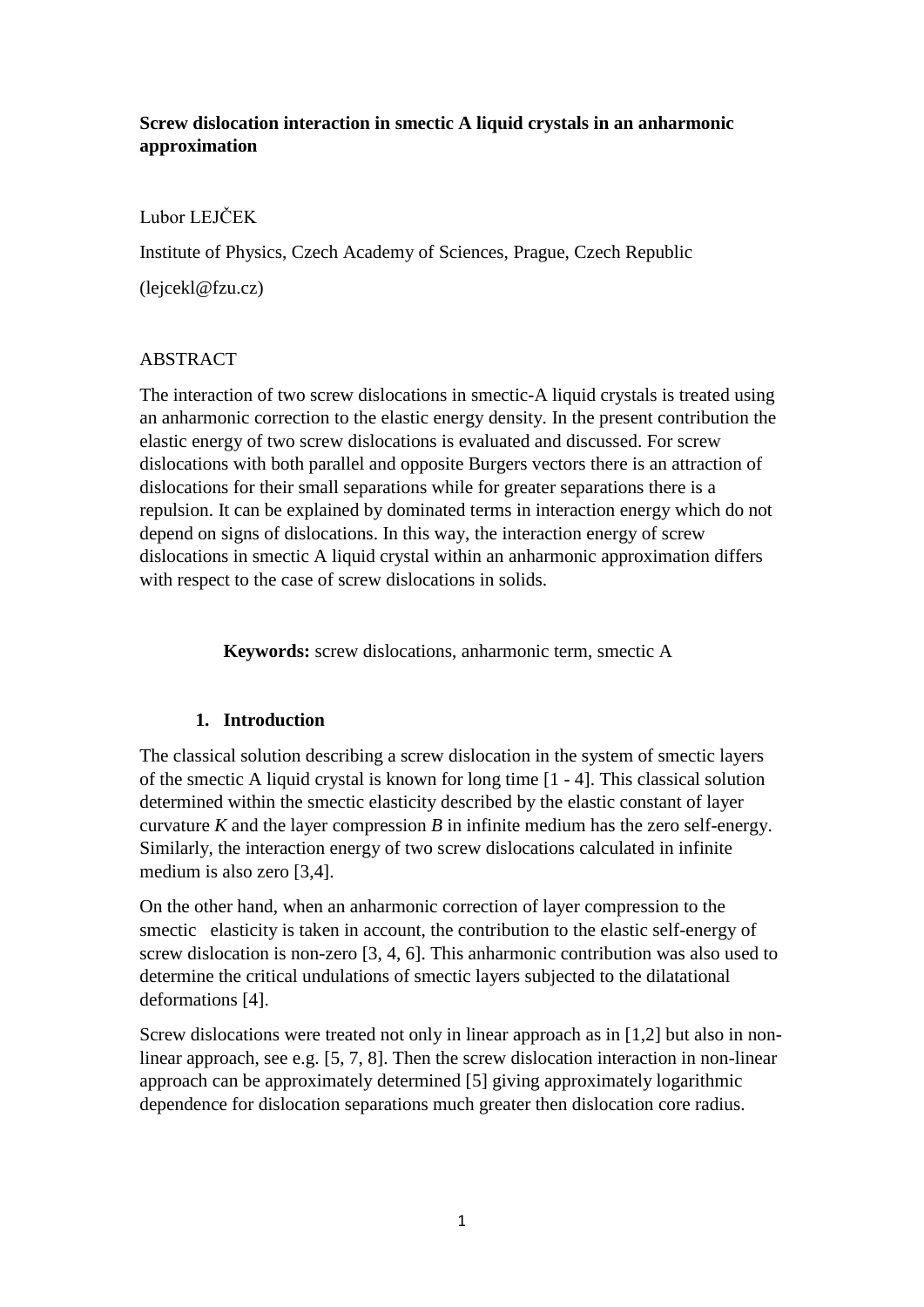In [7] the energy of a wall formed of parallel screw dislocations in the smectic-A was evaluated using anharmonic term and discussed in the connection with twist-grainboundaries.

A classical solution of screw dislocation was reexamined in [9]. There screw dislocation deformation is modelled in a hollow cylinder of inner radius  $r_c$  and outer radius *R* with proper boundary conditions. In [9] a solution describing the screw dislocation in the cylinder of finite radius *R* contains other terms with respect to the classical solution [1 - 4]. It should be noted, however, that in the limit of infinite outer radius *R*, i.e.  $R \to \infty$ , the solution given in [9] is transformed to the classical solution for the screw dislocation. When calculating the screw dislocation self-energy, Ref. [9] considers not only the classical elastic energy density but also adds the term proportional to the anharmonic correction to the energy (see expression  $U_2$  in (17) of [9]). For this reason the energy  $U_2$  of [9] leads to the Kléman´s contribution [6] of the screw dislocation energy in the limit  $R \to \infty$ .

In the present contribution we will examine the classical problem of the interaction of two isolated screw dislocations in infinite smectic A liquid crystal. The anharmonic approximation [4] used in this contribution gives the expression for the interaction energy and for the force between dislocations in the analytical form. Anyway, the anharmonic term is just a corrective term. It gives interaction forces between screw dislocations about of two orders smaller as compared with edge dislocation interaction forces.

In this contribution the screw dislocation core is not treated as it was well discussed e.g. in [10, 11].

### **2. The free energy density of smectic A liquid crystal**

Let the system of smectic layers is parallel to the plane  $(x, y)$  and the layer normal oriented along the *z*-axis is perpendicular to layers (Fig. 1). The free energy density  $f$ of smectic A liquid crystal can be written in the well-known form [3, 4, 12]:

$$
f = \frac{B}{2} \left(\frac{\partial u}{\partial z}\right)^2 + \frac{K}{2} \left(\frac{\partial^2 u}{\partial x^2} + \frac{\partial^2 u}{\partial y^2}\right)^2, \tag{1}
$$

where  $u$  is the layer displacement in *z*-direction. Parameter  $B$  is the layer compression elastic constant and *K* is the elastic constant characterizing the smectic layer curvature in one-constant approximation.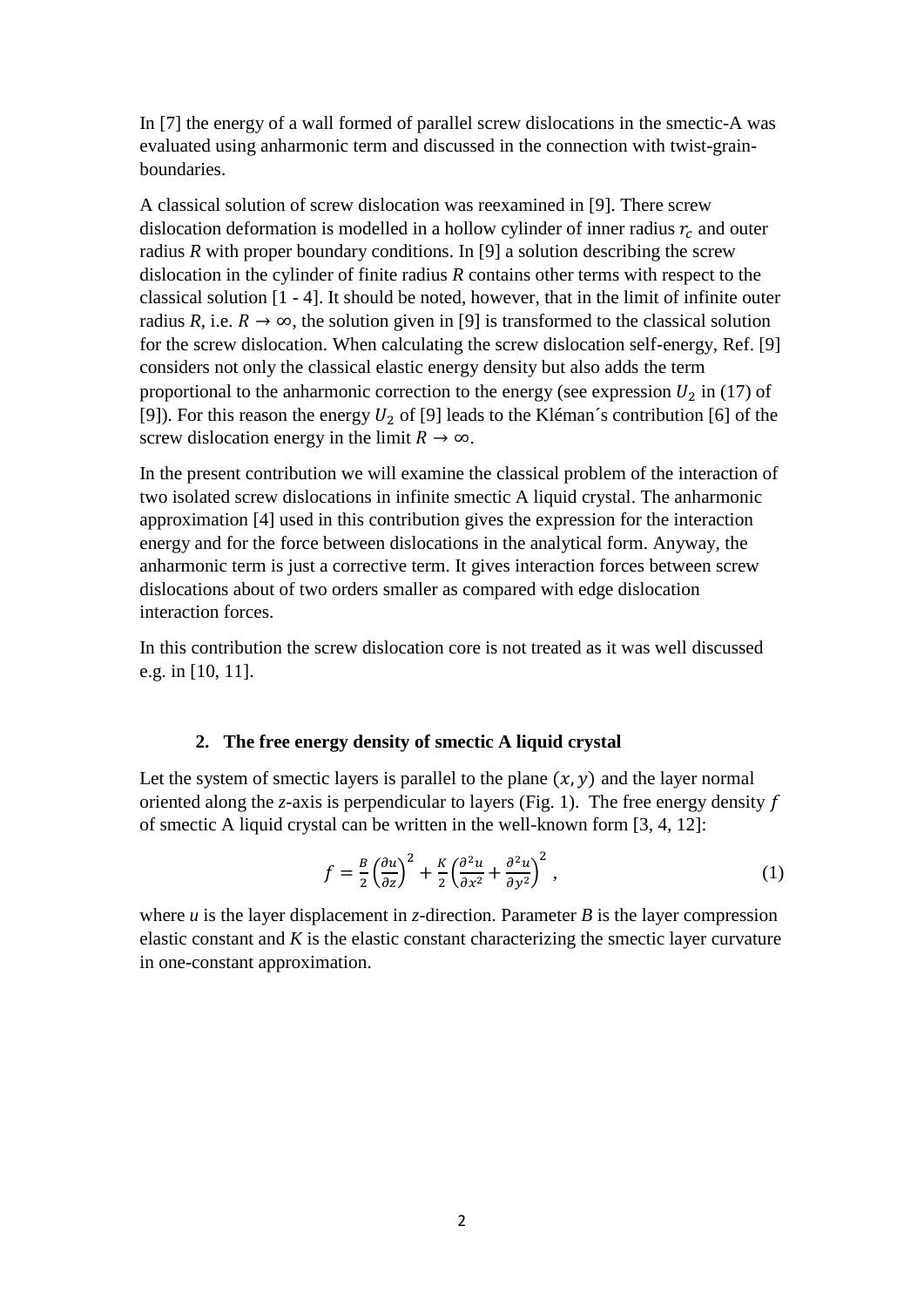

Fig. 1: Smectic A layers and coordinate system. *b* is the smectic layer thickness and the Burgers vector.

Supposing the screw dislocation be parallel to the *z*-direction we expect that the dislocation displacement does not depend on the *z* coordinate. Therefore the calculus of variation applied to the dislocation energy

$$
\int_V f \, dV \,, \tag{2}
$$

leads to the equilibrium equation:

$$
\Delta \Delta u = 0,\tag{3}
$$

where  $\Delta = \frac{\partial^2}{\partial x^2}$  $\frac{\partial^2}{\partial x^2} + \frac{\partial^2}{\partial y^2}$  $\frac{\partial}{\partial y^2}$  and  $u = u(x, y)$ .

The classical solution describing the screw dislocation in an infinite smectic A liquid crystal was fond in form [1 - 4]:

$$
u = \frac{b}{2\pi} Arctan\frac{y}{x},\tag{4}
$$

with *b* as the value of Burgers vector oriented along the *z*-direction. The solution (4) satisfies the condition:

$$
\oint_{\Gamma} du = b,\tag{5}
$$

where the integral taken along the closed loop  $\Gamma$  around the dislocation core gives the value of Burgers vector *b*.

Eq. (1) immediately shows that the self-energy of the screw dislocation (4) is zero. Therefore, to find a contribution to the non-zero self-energy and thus the contribution to the elastic interaction energy of two screw dislocation, we add the anharmonic term in the form [4]:

$$
\frac{B}{8} \iint \left( \left( \frac{\partial u}{\partial x} \right)^2 + \left( \frac{\partial u}{\partial y} \right)^2 \right)^2 dx dy.
$$
 (6)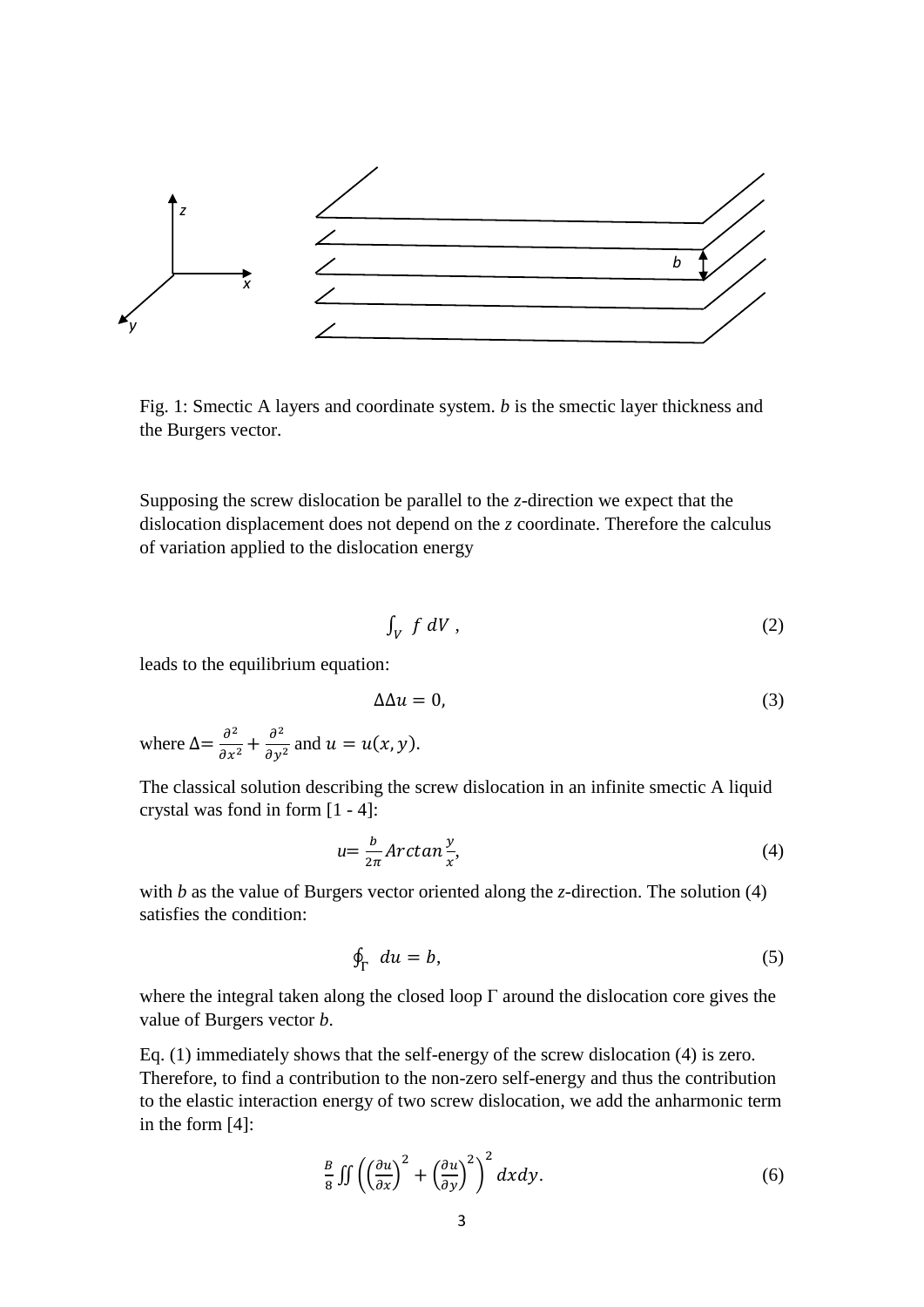In (6) we integrate over the surface of smectic layer (note that energy (6) is the energy per unit length of dislocation in z-direction).

The insertion of solution (4) into (6) and the use of polar coordinates  $x = r \cos \varphi$ ,  $y =$  $rsin\varphi$  permits the evaluation of integral (6) as:

$$
\frac{Bb^4}{128\pi^4} \int_0^{2\pi} d\varphi \int_{r_c}^R \frac{r dr}{r^4} = \frac{Bb^4}{128\pi^3} \left(\frac{1}{r_c^2} - \frac{1}{R^2}\right) \to \frac{Bb^4}{128\pi^3 r_c^2},\tag{7}
$$

in the limit  $R \to \infty$ . Parameter  $r_c$  is the core radius introduced to avoid the singularity at  $r = 0$ . The energy given by (7) is the contribution of the screw dislocation selfenergy in anharmonic approximation first introduced by Kléman [6] (see also [4]).

#### **3. Elastic energy of two screw dislocations in anharmonic approximation**

In this contribution, we use the classical solution (4) for description of screw dislocations valid for an infinite sample. It is the sufficient approximation of the solution because the solution of [9] gives (4) in the limit  $R \to \infty$ .

Now, the integral (6) will be evaluated for two screw dislocations, one situated at the coordinate origin and described by the solution  $u_1 = \frac{b_1}{2\pi}$  $\frac{b_1}{2\pi}$  Arctan  $\frac{y}{x}$  with Burgers vector  $b_1$  and the other by the solution  $u_2 = \frac{b_2}{2\pi}$  $\frac{b_2}{2\pi}$  Arctan  $\frac{y-y_0}{x-x_0}$  with Burgers vector  $b_2$  situated at coordinates  $x_0$  and  $y_0$ . The coordinates  $x_0$  and  $y_0$  can be written in polar coordinates as:  $x_0 = r_0 \cos \varphi_0$  and  $y_0 = r_0 \sin \varphi_0$ . The radial distance between two dislocations in polar coordinates is  $r<sub>o</sub>$ .

Then the solution describing two screw dislocations can be written as:

$$
u = u_1 + u_2. \tag{8}
$$

The anharmonic contribution  $\frac{B}{8} \left( \left( \frac{\partial u}{\partial x} \right)^2 + \left( \frac{\partial u}{\partial y} \right)^2 \right)$ 2 with  $(8)$  and in polar coordinates is expressed as:

$$
\frac{B}{128\pi^4} \frac{\left(2b_1b_2r^2 + b_2^2r^2 + b_1^2\left(r^2 + r_0^2\right) - 2b_1(b_1 + b_2)r r_0 \cos(\varphi - \varphi_0)\right)^2}{r^4\left(r^2 + r_0^2 - 2rr_0\cos^2(\varphi - \varphi_0)\right)^2}.
$$
\n(9)

First, we integrate expression (9) by the coordinate  $\varphi$  in the interval  $\varphi \in (0,2\pi)$ . As the screw dislocation with the Burgers vector  $b_2$  is situated at  $\varphi_o$ , we avoid the integration over the interval  $(\varphi_o - \varphi_c, \varphi_o + \varphi_c)$  where  $\varphi_c$  is a small cut-off angle. The integration using Mathematica [13] shows that the evaluation of integral leads to the term of the type  $Arctan\left(\frac{r+r_0}{r-r_0}\right)$  $\frac{(r+r_o)}{(r-r_o)}$   $Tan \frac{\varphi-\varphi_o}{2}$ . This expression near point  $\pi$ - $\varphi_o$  should be evaluated as the difference of limits approaching from the smaller values of  $\varphi$  and from larger values of  $\varphi$ . The ratio  $\left(\frac{r+r_0}{r-r_0}\right)$  $\left(\frac{r+r_0}{r-r_0}\right)$  leads in the evaluation to the function  $Sgn\left(\frac{r+r_o}{r}\right)$  $(\frac{H + H_0}{T - T_0})$ . Finally, Mathematica gives the integral over  $\varphi \in (0, 2\pi)$  in the form: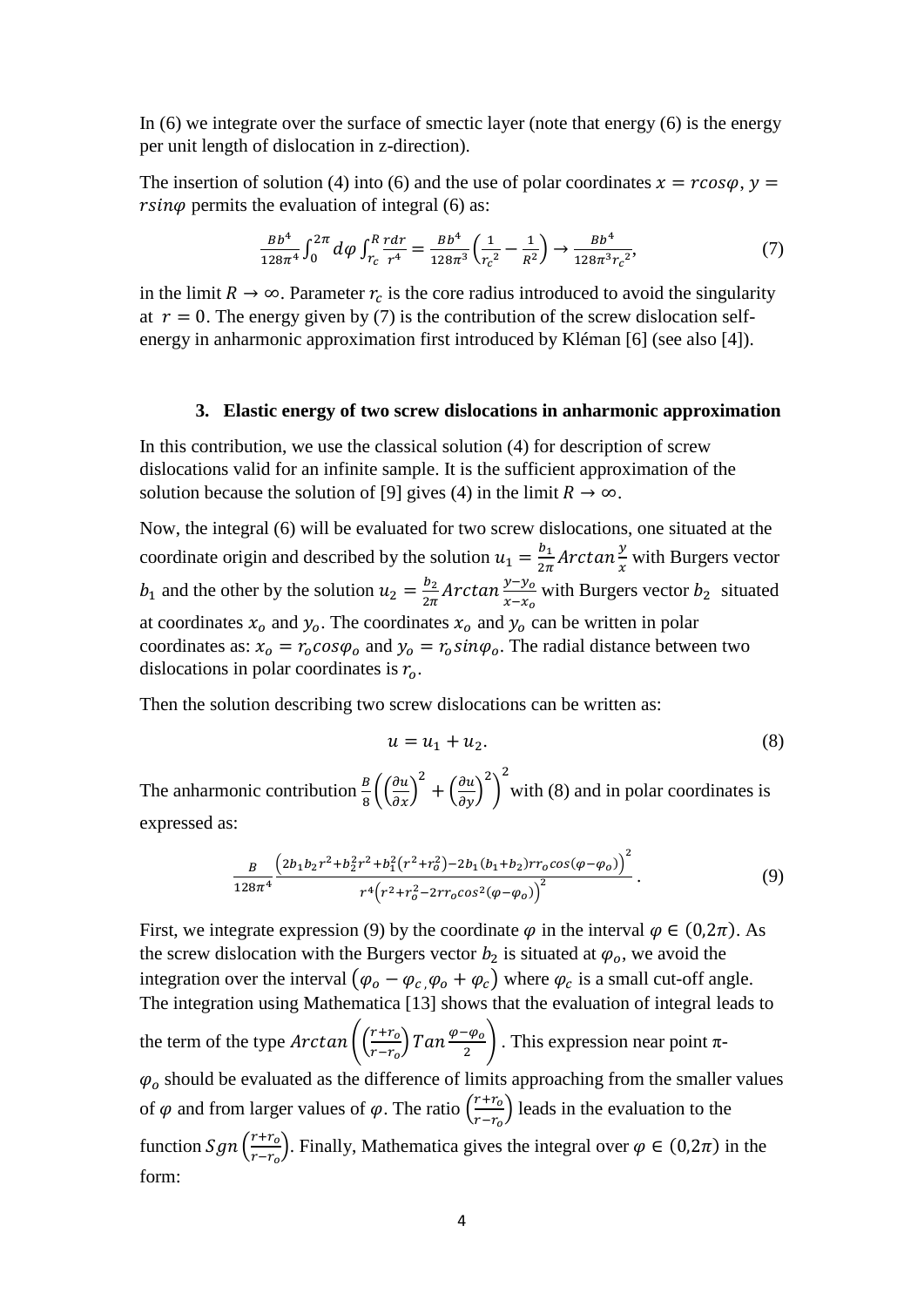$$
I_{r_0} = \frac{B}{128\pi^4 r^4} \left\{ -\frac{2(b_2 r + b_1 (r - r_0))^4}{(r - r_0)^4} \varphi_c + 2\pi b_1^2 (b_1 + b_2)^2 + \pi Sgn \left(\frac{r + r_0}{r - r_0}\right) \left(4b_1^3 b_2 + 8b_1 b_2^3 \frac{r^4}{(r^2 - r_0^2)^2} + 2b_1^2 b_2^2 \frac{(5r^2 - r_0^2)}{(r^2 - r_0^2)} + 2b_2^4 \frac{r^4 (r^2 + r_0^2)}{(r^2 - r_0^2)^3} \right) \right\}.
$$
 10)

In evaluation of (10) we developed the obtained expression up to the first order of  $\varphi_c$  as we expect  $\varphi_c$  to be a small parameter.

Expression (10) has the singularities at  $r = 0$  and at  $r = r_0$  where dislocations are situated. The total elastic energy of two screw dislocations,  $E_T$ , can be evaluated as the integral:

$$
E_T = \int_{r_c}^{r_o - r_c} I_{r_o} r dr + \int_{r_o + r_c}^{\infty} I_{r_o} r dr.
$$
 (11)

Expression (11) is the dislocation elastic self-energy per unit length of dislocation in *z*-direction. Parameter  $r_c$  in expression (11) is used to avoid the singularities. Integral (11) is divided into two parts as  $Sgn\left(\frac{r+r_0}{r}\right)$  $\left(\frac{r+r_o}{r-r_o}\right)$  = -1 in the interval  $r \in (r_c, r_o - r_c)$  and  $Sgn\left(\frac{r+r_o}{r-r_o}\right)$  $\frac{r + r_o}{r - r_o}$  = +1 in the interval  $r \in (r_o + r_c, \infty)$ .

Using (11) we can test limits of  $E<sub>T</sub>$  for small separation  $r<sub>o</sub>$  of dislocations and for greater separation  $r_o \to \infty$ . The first integral in (11) is zero when  $r_o \to 2r_c$ . The second integral in (11) does not diverge for  $r_0 \to 0$  and gives  $\frac{B(b_1+b_2)^4}{128\pi^3 s^2}$  $\frac{128\pi^3 r_c^2}{128\pi^3 r_c^2}$  which is the self-energy of two screw dislocations with Burgers vectors  $b_1$  and  $b_2$  situated at the coordinate origin. On the other hand, for  $r_0 \to \infty$  the second integral in (11) is zero, while the first integral gives  $\frac{BB_1^4}{120a^{-3}}$  $\frac{B_{D_1}}{128\pi^3 r_c^2}$ . The last expression is the self-energy of the screw dislocation with the Burgers vector  $b_1$  at the coordinate origin. The dislocation with  $b_2$  does not contribute as it is displaced to infinity.

Before integration, let us substitute formally  $\varphi_c$  to  $\varphi_c \to p_r/r_o$ . The parameter  $p_r$  will be determined later.

Using Mathematica [13], integral (11) can be evaluated as:

$$
E_{T} = \frac{B}{128\pi^{4}} \left\{ -\frac{4b_{2}^{4}p_{r}}{3r_{c}^{3}} + \frac{b_{1}^{4}}{r_{c}^{2}} \left( \pi - \frac{p_{r}}{r_{o}} \right) + \frac{b_{2}^{3}(4b_{1} + b_{2})\pi}{r_{c}(r_{c} - 2r_{o})} - \frac{2b_{2}^{4}p_{r}}{3(r_{c} - r_{o})^{3}} \right\}
$$
  
+ 
$$
\frac{8b_{1}^{3}b_{2}p_{r} - 24b_{1}^{2}b_{2}^{2}p_{r}}{r_{c}r_{0}^{2}} + \frac{8b_{1}^{3}b_{2}p_{r} - 12b_{1}^{2}b_{2}^{2}p_{r}}{(r_{c} - r_{o})r_{0}^{2}} - \frac{b_{2}^{3}(4b_{1} + b_{2})p_{r}}{(r_{c} - r_{o})^{2}r_{o}} + \frac{b_{2}^{4}\pi r_{0}^{2}}{r_{c}^{2}(r_{c} - 2r_{o})^{2}} \right\}
$$
  
+ 
$$
\frac{b_{1}^{2}\left(4b_{1}b_{2}\pi + 2b_{2}^{2}\pi + b_{1}^{2}\left(\pi - \frac{p_{r}}{r_{o}}\right)\right)}{(r_{c} + r_{o})^{2}} + \frac{8b_{1}^{3}b_{2}p_{r}}{(r_{c} + r_{o})r_{0}^{2}} + \frac{b_{2}^{4}\pi r_{0}^{2}}{r_{c}^{2}(r_{c} + 2r_{o})^{2}} \right\}
$$
  
+ 
$$
\frac{b_{2}^{3}(4b_{1} + b_{2})\pi}{r_{c}(r_{c} + 2r_{o})}
$$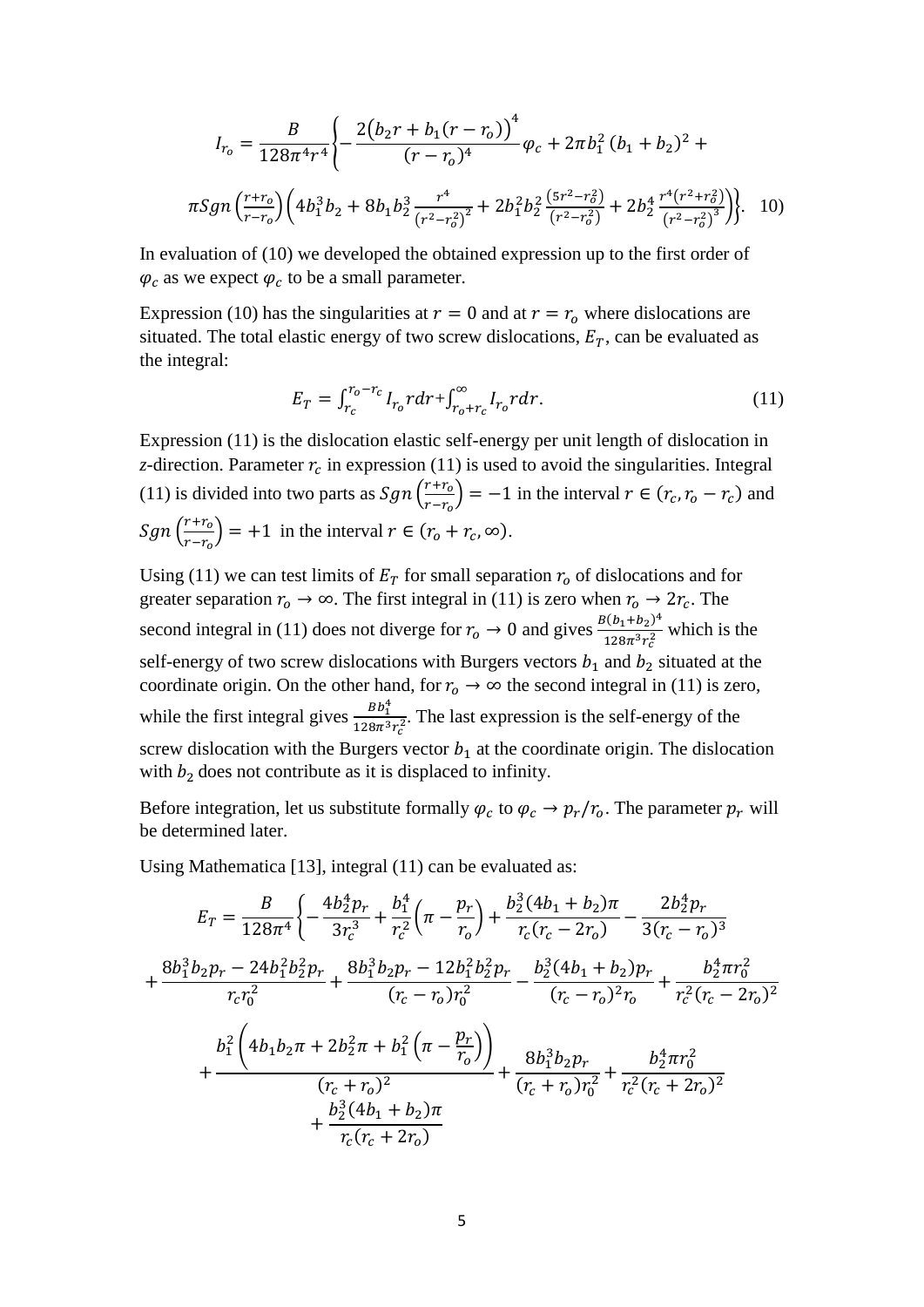$$
+\frac{b_1^4}{(r_c - r_o)^2 r_o} (p_r - \pi r_o) - \frac{b_2^4 \pi r_o^2}{(r_c^2 - r_o^2)^2} - \frac{b_2^3 (4b_1 + b_2)\pi}{(r_c^2 - r_o^2)} + \frac{4b_1^2 b_2}{r_o^3} \left(-b_2 \pi r_o \ln\left|1 - \frac{2r_o}{r_c}\right| + 2(2b_1 p_r - 3b_2 p_r + b_2 \pi r_o) \ln\left|\frac{r_o}{r_c} - 1\right| + b_2 \pi r_o \ln\left|\left(\frac{r_o}{r_c}\right)^2 - 1\right|\right), (12)
$$

Note that energy  $E_T$  is the energy per unit length of dislocation.

Using (12) we can now determine the formally introduced parameter  $p_r$ . Limit of (12) for  $r_o \rightarrow \infty$  gives  $\frac{B}{1536\pi^4 r_c^3} (12b_1^4 \pi r_c + b_2^4(-8p_r + 3\pi r_c))$ . This expression will be  $Bb_1^4$  $\frac{B_{D_1}}{128\pi^3 r_c^2}$  if we put  $p_r = 3\pi r_c/8$ . It also means that the angle  $\varphi_c$  can be expressed as  $\varphi_c = 3\pi r_c/8r_o$ . So  $\varphi_c$  will be small value for higher  $r_o$ .

Using parameters  $p_r = 3\pi r_c/8$ ,  $t = \frac{r_o}{r_s}$  $\frac{r_o}{r_c}$ ,  $b_1 = ba_1$ ,  $b_2 = ba_2$ , where *b* is the absolute value of Burgers vector and  $a_1$  and  $a_2$  are  $\pm 1$  we substitute them into (12) and we obtain:

$$
\frac{E_T}{\left(\frac{Bb^4}{1024\pi^3 r_c^2}\right)} = -4a_2^4 + \frac{2a_2^4}{(t-1)^3} + \frac{24a_1^3 a_2}{t^2} - \frac{72a_1^2 a_2^2}{t^2} - \frac{24a_1^3 a_2}{t^2(t-1)} + \frac{36a_1^2 a_2^2}{t^2(t-1)} - \frac{3a_2^3 (4a_1 + a_2)}{(t-1)^2 t} + \frac{8a_2^4 t^2}{(1-2t)^2} + \frac{24a_1^3 a_2}{t^2(t+1)} - \frac{8a_2^3 (4a_1 + a_2)}{(2t-1)} + \frac{8a_2^4 t^2}{(1+2t)^2} + \frac{8a_2^3 (4a_1 + a_2)}{(2t+1)} + \frac{a_2^3 (4a_1 + a_2)}{(t-1)^2 t} + \frac{a_2^4 t^2}{(-1+t^2)^2} + \frac{8a_2^3 (4a_1 + a_2)}{(t+1)^2 t} + \frac{a_2^2 (32a_1 a_2 t + 16a_2^2 t + a_1^2 (8t - 3))}{(t+1)^2 t} + \frac{4a_1^2 a_2}{t^3} (-8a_2 t \ln|2t+1| - 8a_2 t \ln|2t-1| + (12a_1 - 18a_2 + 16a_2 t) \ln|t-1| + (-6a_1 + 9a_2 + 16a_2 t) \ln|t+1| + 8a_2 t \ln|t^2-1|). \tag{13}
$$

Using the expression (13) the elastic energy of two parallel screw dislocation can be displayed as a function of the parameter  $t = \frac{r_o}{r_a}$  $\frac{r_o}{r_c}$ . To avoid a singularity,  $t \ge 2$  because of integration limits in the first integral of (11). For dislocations with the parallel Burgers vectors, i.e. for  $a_1 = a_2 = 1$  the elastic energy is shown in Fig. 2: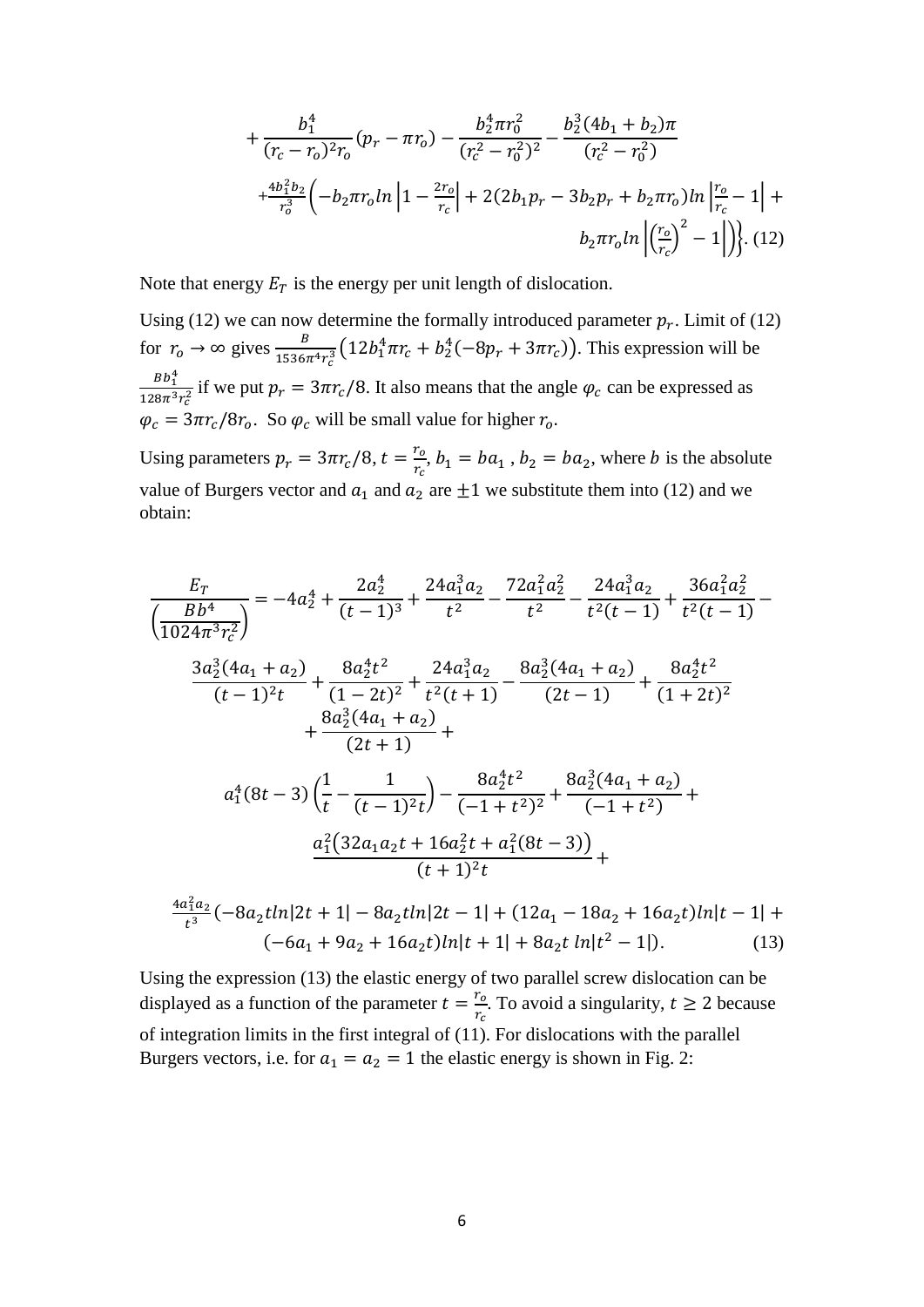

Fig. 2: The elastic energy of two screw dislocations of the same sign as the function of their separation  $\frac{r_o}{r_c}$ .

For dislocations with the antiparallel parallel Burgers vectors, i.e. for  $a_1 = 1$  and  $a_2 = -1$  or  $a_1 = -1$  and  $a_2 = 1$  the elastic energy is shown in Fig. 3:



Fig. 3: The elastic energy of two screw dislocations of the opposite sign as the function of their separation  $\frac{r_o}{r_c}$ .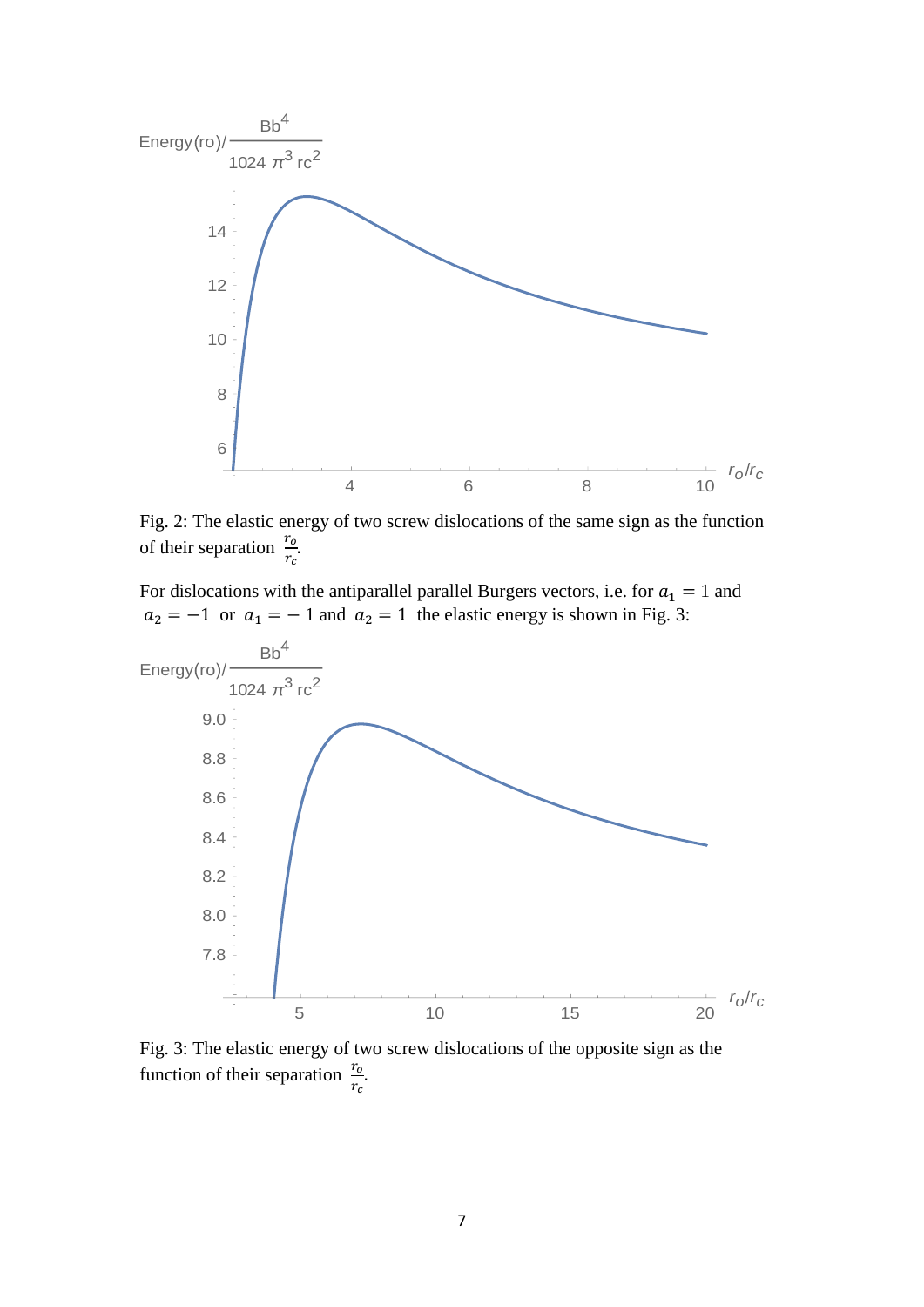### **4. Discussion**

Total elastic energy of two screw dislocations was calculated using the nonlinear anharmonic term. As seen from Figs. 2 and 3, for both parallel and antiparallel screw dislocations there is a maximum for some non-zero separation of dislocations. It means that the interaction of screw dislocations in the anharmonic approximation differs from the behavior of screw dislocations e.g. in solids, described by linear elasticity. In solids, the dislocation interaction energy is usually monotonic function while in anharmonic approximation of smectic A we observe a maximum of the energy which does not depends importantly on the dislocation signs. In the energy expression (13) the interaction terms which do not change with dislocation signs are proportional to  $b_1^2 b_2^2$  (or  $b^2 a_1^2 a_2^2$ ). These terms are the consequence of non-linearity of the anharmonic term and they lead to energy maximum. Therefore they can influence the character of dislocation interaction as was already expected and predicted by Pleiner [5].

Due to the existence of this energy maximum, in both cases of screw dislocations with either parallel or antiparallel Burgers vectors there is a dislocation attraction for small dislocation separation ( $\frac{r_o}{r_c}$  < 3,25 for parallel Burgers vectors and  $\frac{r_o}{r_c}$  < 7,24 for antiparallel Burgers vectors). The attraction is unexpected for parallel Burgers vectors as it could lead to possible coalescence of dislocations. As remarked in [4], most screw dislocations are elementary. It could be also understood by the fact that they usually cannot approach to distances lower then about the  $3r_c$  due to the energy barrier. For greater distances there is the dislocation repulsion what can be expected.

As for screw dislocations of opposite Burgers vectors the expected attraction exists just at their very short separations. For greater separations there is a small repulsion (see Fig.5). This could also contribute to the explanation of observed abundance of screw dislocations in experimental samples [4].

The force of screw dislocation interaction is  $F(r_0) = -\frac{\partial E_T}{\partial r_0}$  $\frac{\partial E_T}{\partial r_o}$ . This force can be determined as the function of  $\frac{r_o}{r_c}$  from expression (13) and it is plotted in Figs. 4 and 5.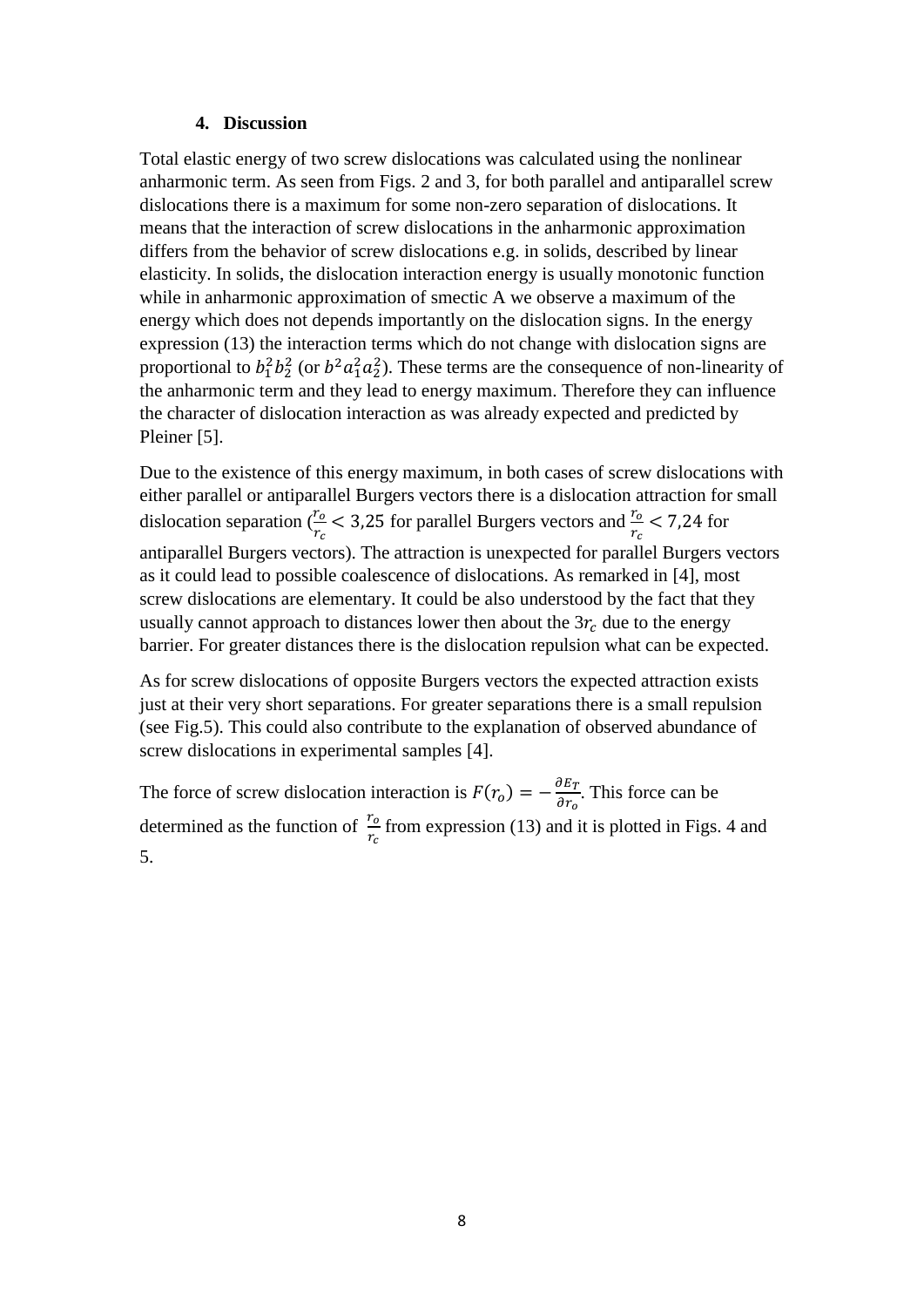

Fig. 4: The force of interaction between two screw dislocations of the same sign as the function of their separation  $\frac{r_o}{r_c}$ .



Fig. 5: The force of interaction between two screw dislocations of the opposite sign as the function of their separation  $\frac{r_o}{r_c}$ .

Now, let us compare force of edge dislocations interaction with the force of screw dislocation interaction. The force component  $F_x$  of edge dislocations having Burgers vectors  $b_1$  and  $b_2$  can be written as [4]:

$$
F_x = \frac{Bb_1b_2}{8\sqrt{\pi\lambda}} \frac{x_0}{|z_0|^{3/2}} \exp\left(-\frac{x_0^2}{4\lambda |z_0|}\right),\tag{14}
$$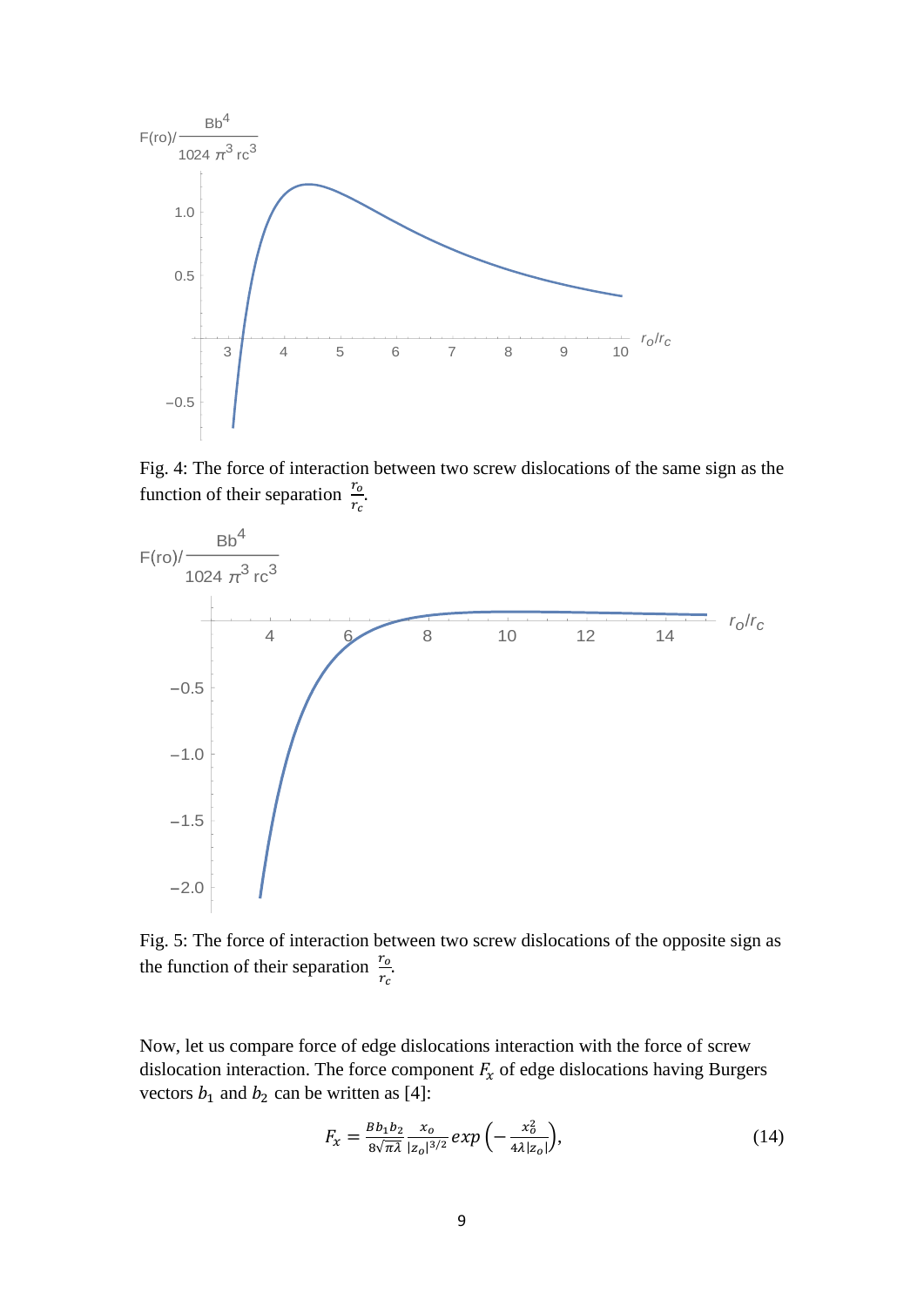with one dislocation situated at the coordinate origin and the second at position

 $(x_0, z_0)$ . Parameter  $\lambda$  in (14) is defined as  $\lambda = \sqrt{\frac{K}{R}}$  $\frac{A}{B}$ .

For  $b_1 = b_2 = b$  at  $x_0 = z_0 = b$ ,  $\lambda \sim b$  the component  $F_x$  given by (14) can be compared with the maximum of  $F_{r_o}$  for dislocations of the same sign which is about  $1.5\left(\frac{Bb^4}{1024\pi^4}\right)$  $\frac{BD}{1024\pi^4 r_c^3}$ . With  $r_c \sim b$  we obtain:

$$
\frac{F_x}{F_{r_0}} = \frac{1024\pi^3}{8\sqrt{\pi}} \frac{\exp(-1/4)}{1.5} \sim 10^3.
$$
 (15)

Therefore we can conclude that the force between two screw dislocations is about three order smaller than the force between edge components. The force between screw dislocations evaluated at the anharmonic approximation can be taken as a correction only in cases when we deal with individual screw dislocations.

TGB phases modelled by screw dislocation walls are rather complex structure. Screw dislocation walls in TGB phases were treated e.g. in [14] as the continuous distribution of screw dislocations. The evaluation of their elastic energies in anharmonic approximation in [7] gave both their self-energies and interaction energies.

The nucleus of TGB phase in the form of filaments composed of finite blocks which are relatively rotated to each other by screw dislocation walls (see e.g. [16, 17]) is a more realistic case compared to TGB phases modelled just by blocks infinite in two dimensions [4, 12, 18] and separated by screw dislocation walls in the dimension parallel to the chiral axis. In filaments, the screw dislocation walls forming with edge dislocation walls finite dislocation loops. Edge dislocation walls mediate the nucleation of TGB phase in unperturbed smectic-A layers surrounding TGB filaments. When dealing with dislocation loops having both screw and edge dislocation segments, interactions between screw dislocations can be neglected with respect to the edge ones. In [16, 17] the energy of dislocation loops was taken principally as a line energy of loops, i.e. composed by the self-energies of edge and screw line dislocation segments, their interaction energies being neglected. The comparison of the elastic self-energy with the interaction energy of edge dislocations in [17] showed that the self-energy is about an order of magnitude greater than the interaction energy in the present study. The estimations also showed that interaction forces between screw dislocations are of the order smaller than interaction forces between edge dislocations. Thus we can conclude that our previous approximations in [16, 17] were valid.

### **5. Conclusions**

Anharmonic correction to the elastic free energy of smectic A liquid crystal enables to evaluate the total elastic energy and the interaction force between two parallel screw dislocations as the function of their separation. The total elastic energy and the interaction force of parallel screw dislocations behaves differently as compared with solids. Anharmonic approximation leads to the existence of interaction terms proportional to second power of the product of Burgers vectors, i.e. to  $(b^2a_1^2a_2^2)$ .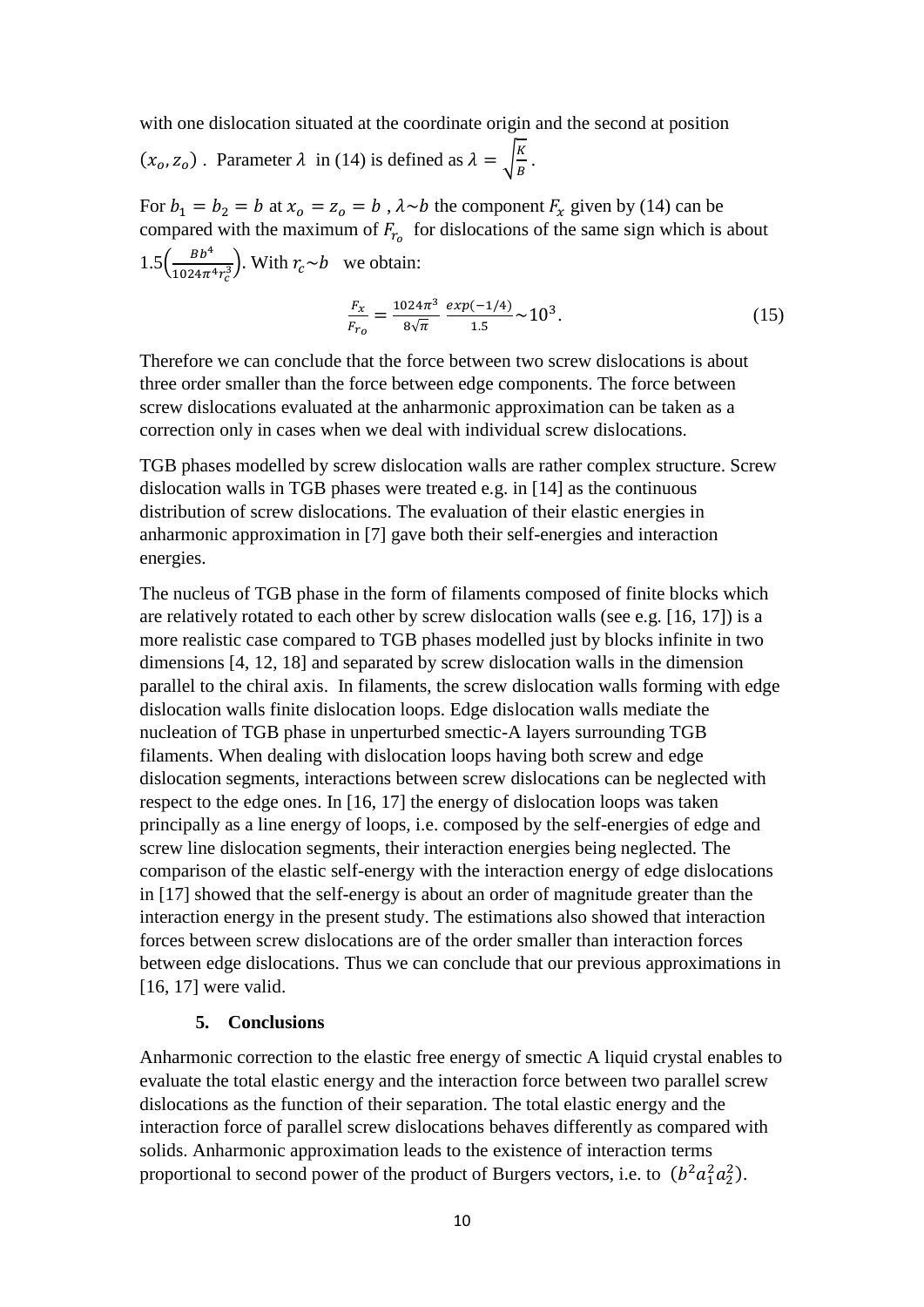Such terms do not depend on the sign of dislocation Burgers vectors and lead to the energy maximum changing the character of their interaction.

However, the interaction force between two screw dislocations is about three orders smaller than that of edge dislocations. One can conclude that the corrective interaction force between two screw dislocations calculated within an anharmonic approximation is important only in cases where we deal with long and isolated segments of screw dislocations in the smectic-A.

### Funding

This work was supported by the Czech Ministry of Education, Youth and Sports [project number LTC19051 - MEYS] and Operational Programme Research, Development and Education financed by European Structural and Investment Funds [project No. SOLID21 - CZ.02.1.01/0.0/0.0/16\_019/0000760].

# **References**

[1] Kléman M. Linear theory of dislocations in a smectic A. J. Phys. France. 1974;35:595-600.

[2] Pershan P.S. Dislocation effects in smectic-A liquid crystals. J. Appl. Phys. 1974;45:1590-1604.

[3] Kléman M. Points, lines and walls in liquid crystals, magnetic systems and various ordered media. New York: J. Wiley; 1983.

[4] Oswald P., Pieranski P. Smectic and columnar liquid crystals. Boca Raton: Taylor and Francis; 2006.

[5] Pleiner H. Energetics of screw dislocations in smectic A liquid crystals. Liq. Cryst. 1988;3:249-258.

[6] Kléman M. Dislocations vis et surfaces minima dans les smectiques A. Phil. Mag. 1976;34:79-87.

[7] Kamien R.D., Lubensky T.C. Minimal Surfaces, Screw Dislocations, and Twist-Grain Boundaries. Phys. Rev. Lett. 1999;82:2892-2895.

[8] Santangelo C.D. Geometry and the nonlinear elasticity of defects in smectic liquid crystals. Liq. Cryst. Today 2006;15:11-18.

[9] Fan T.-Y., Li X.-F. The stress field and energy of screw dislocation in smectic A liquid crystals and the mistakes of the classical solution. Chin. Phys. B 2014;23:046102.

[10] Pleiner H. Structure of the core of a screw dislocation in smectic A liquid crystals. Liq. Cryst. 1986;1:197-201.